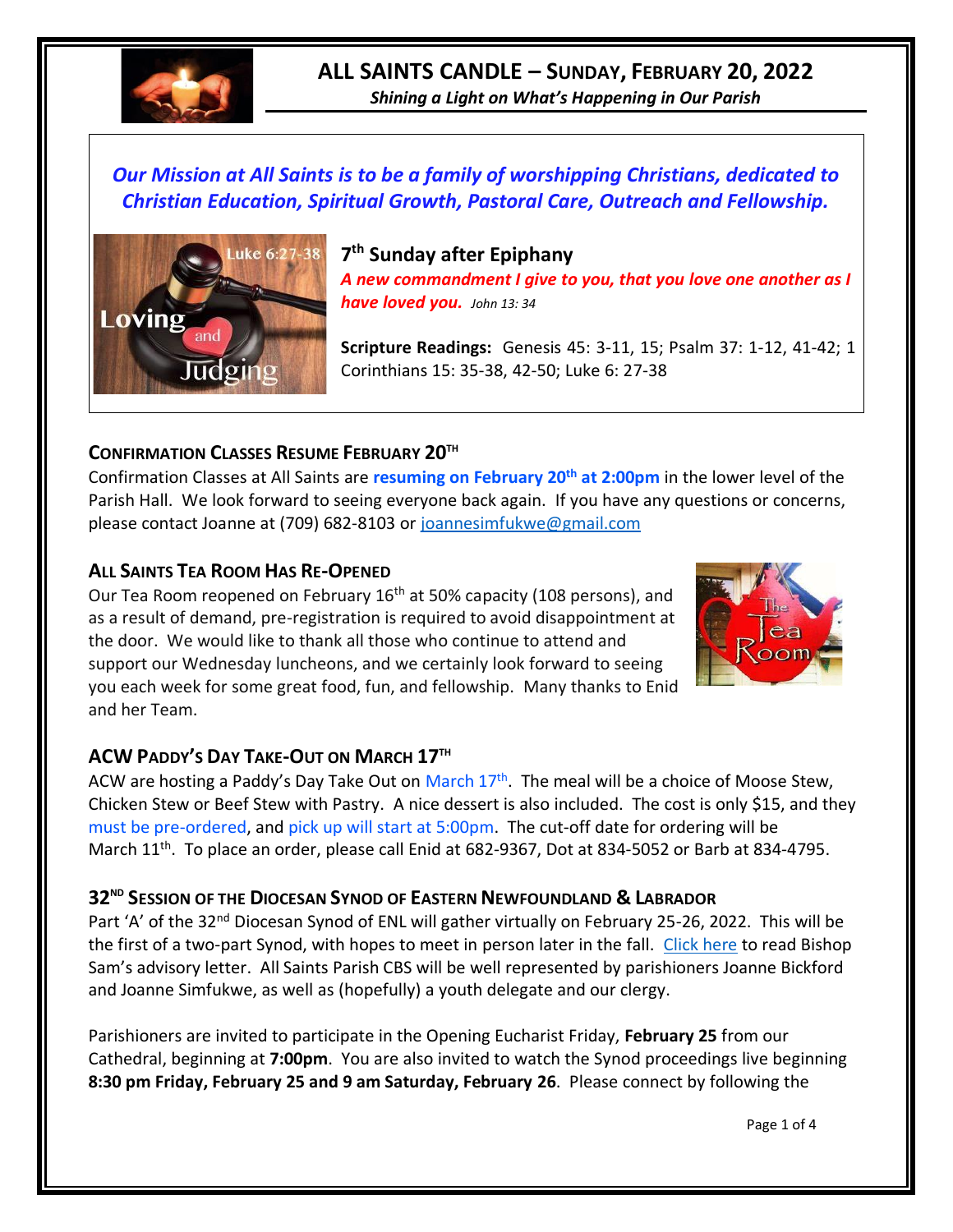Cathedral Facebook page a[thttps://www.facebook.com/anglcathstj/](https://www.facebook.com/anglcathstj/) or the Diocesan Facebook page at <https://www.facebook.com/AnglicanEastNL/>

**YOUTH SYNOD DELEGATE ::** If you, or someone you know, are between the ages of 16 and 24, we would love to have you to represent our Parish at a virtual Synod call on Feb 25 & 26, and again later in the fall. Please contact the office at 834-4501 or email [office@allsaintsparish.ca](mailto:office@allsaintsparish.ca) All Synod delegates, both adult and youth, are Ex-Officio members of Vestry, and should attend as many vestry meetings as possible, so as to stay current with Parish business issues.

### **JOIN OUR LIVE STREAMING TEAM**

The time has come to expand our Live Streaming Team. If you or one of your youth are able to assist us, please contact the Communications Team via email at: [communications@allsaintsparish.ca](mailto:communications@allsaintsparish.ca?subject=Live%20Streaming%20Team)



Our Parish has been receiving some great feedback with respect to our

Live Streaming of Church services on FaceBook, and later archiving them on YouTube. This takes a degree of effort, and we have grown to the stage that we now need to expand beyond our current Team of two. If you feel you could help us with this *very rewarding ministry*, we would love to have you on our Team. It is not as complicated as one might think, so please do not be intimidated just because you have never been involved in broadcasting before. Neither were we!!!!

### **DIOCESAN COVID UPDATE**

While new updates are expected shortly, to view the latest February 09<sup>th</sup> update, please click [here.](https://anglicanenl.net/home/wp-content/uploads/2022/02/Guidelines-13-February-2022.pdf) The following are a summary of key items and resumptions as they relate to All Saints Parish CBS which are effective February 13<sup>th</sup>:

- In-person worship is permitted up to a maximum of 50% of capacity ( $\approx$ 260), with masks worn at all times EXCEPT by a public speaker or soloist. Pre-registration is not required.
- Receiving the Eucharist at the Communion Rail is permitted
- Church Office is now open to the public
- Vestry and other committee meetings may resume
- In-person Sunday school and other youth gatherings may resume
- Buildings may be rented by recognized businesses and organizations who are authorized by the CMOH, however, private functions are NOT permitted until further notice
- In-person fundraising, and Parish run social gatherings are permitted

### **2022 CHURCH ENVELOPES ARE NOW AVAILABLE FOR PICK UP**

We ask that, if at all possible, you try to pick up your 2022 envelopes. There will be someone available all week to pass your envelopes out through the office window next to the drop-box between the hours of 9:00am and 3:00pm. Or you may call 834-4501 for assistance.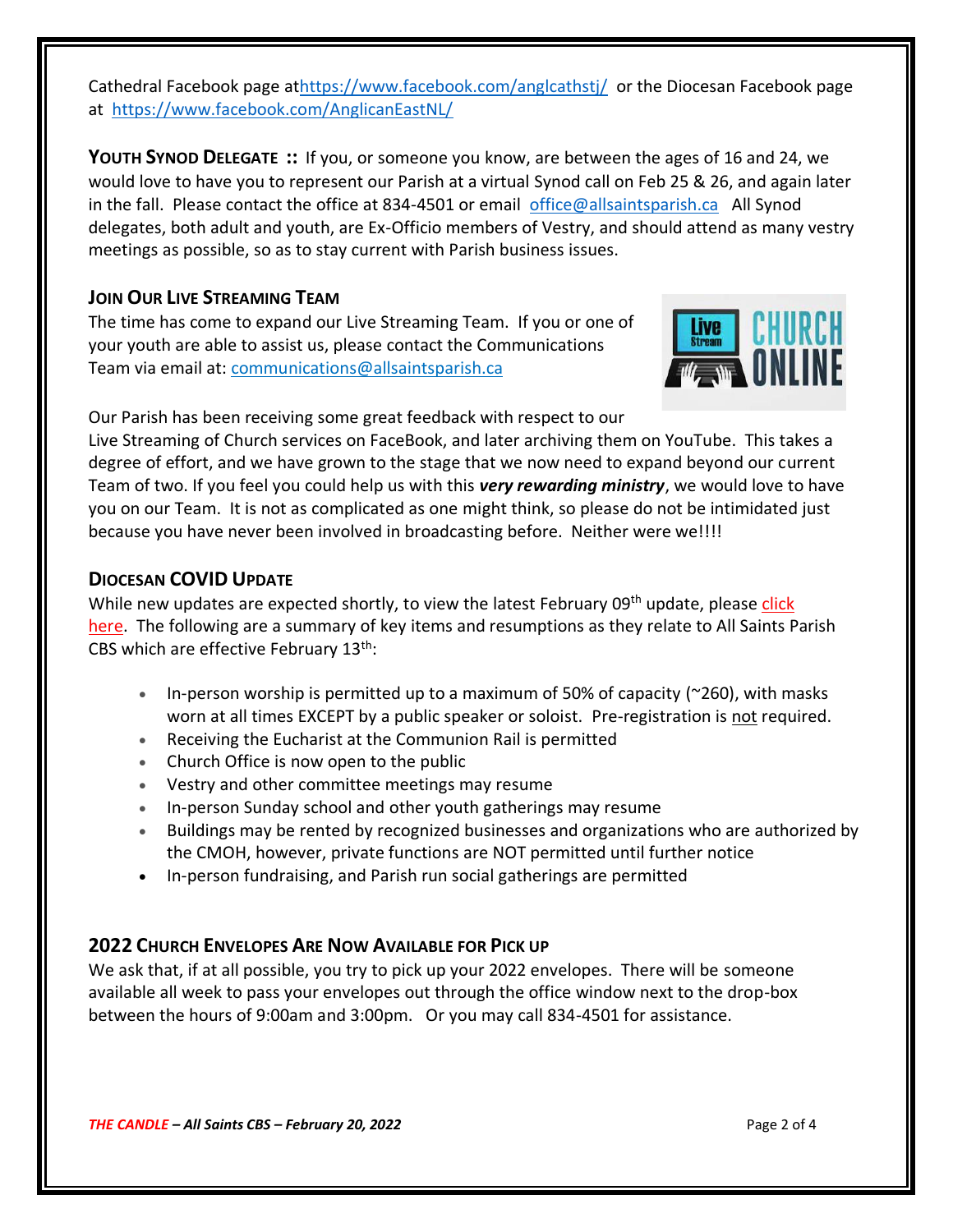#### *THE CANDLE – All Saints CBS – February 20, 2022* Page 3 of 4

#### **PARISH HALL IS NOW AVAILABLE FOR COMMERCIAL RENTALS ONLY**

At this time during the enhanced COVID restrictions, our Parish Hall is currently only available for commercial rentals to organizations that have been approved by the Provincial Government, and who have approved COVID safety guidelines.

#### **DO WE HAVE YOUR EMAIL ADDRESS?**

Email has become one of the quickest ways for our Parish to keep you informed. If we do not already have your email address on file, or you are not regularly receiving our bulletins and information updates, we would love to deliver them to you. Please email it to [communications@allsaintsparish.ca,](mailto:communications@allsaintsparish.ca?subject=eMail%20Address%20Update) or simply [click here](http://allsaintsparish.ca/email_updates) to complete our online email registration form.

#### **SPONSORING 'THE CANDLE'**

We invite you to sponsor our weekly bulletin, **'***THE CANDLE***'**, and have it dedicated in memory of a loved one. Your personal tribute will be prominently posted on the Bible graphic located at the top of the front

page, and your kind donation of \$25 would be greatly appreciated. Additionally, you can honor a loved one by posting your favourite picture, along with a memorial verse, and your kind donation of \$50 for this full-page tribute is greatly appreciated. A paper copy of '*THE CANDLE*' is distributed at all Sunday services, and a digital copy is permanently archived on our Parish website at [allsaintsparish.ca](http://allsaintsparish.ca/thecandle.html)

#### **CHURCH OFFERTORY ENVELOPES**

We encourage you to continue to use our secure mail drop-slot, which is located at the top of the stairs, just to the left of the main entrance of our Parish Hall. You may also e-Transfer your offering via Interac simply by emailing it to [donations@allsaintsparish.ca.](mailto:donations@allsaintsparish.ca) And of course, we always encourage you to consider signing up for our eGivings program which automatically deposits your offering at whatever interval you choose and are comfortable with. Simply [click here](http://allsaintsparish.ca/egiving-online-information-form) to register, or go to our website

and follow the eGiving notes. If you have [any](https://wfsites-to.websitecreatorprotool.com/870a5dd5.com/Admin/%7BSK_NODEID__22939341__SK%7D) questions, please email your Finance Team at [finance@allsaintsparish.ca,](mailto:finance@allsaintsparish.ca) or call our Office at 834-4501.

#### **ANGLICAN LIFE IS ALIVE AND WELL**

Anglican Life publishes 10 issues a year, from September to June, and covers news from all three dioceses in Newfoundland & Labrador, and the paper is **FREE** to all Anglicans in the province of NL. Articles and columns, from both Clergy and Laity, enhance our faith journeys and ministry with parish stories, news from the wider Anglican Church, and much more. To get on the mailing list, please contact by one of the following ways:

- email [anglicanlifenl@gmail.com,](mailto:anglicanlifenl@gmail.com)
- Phone Rev. Fred Marshall @ (709) 727-4346,
- Mail your request to Anglican Life, 3 Carpasian Road, St. John's, NL, A1C 3T9.



**THE CANDLE** In Memory of...